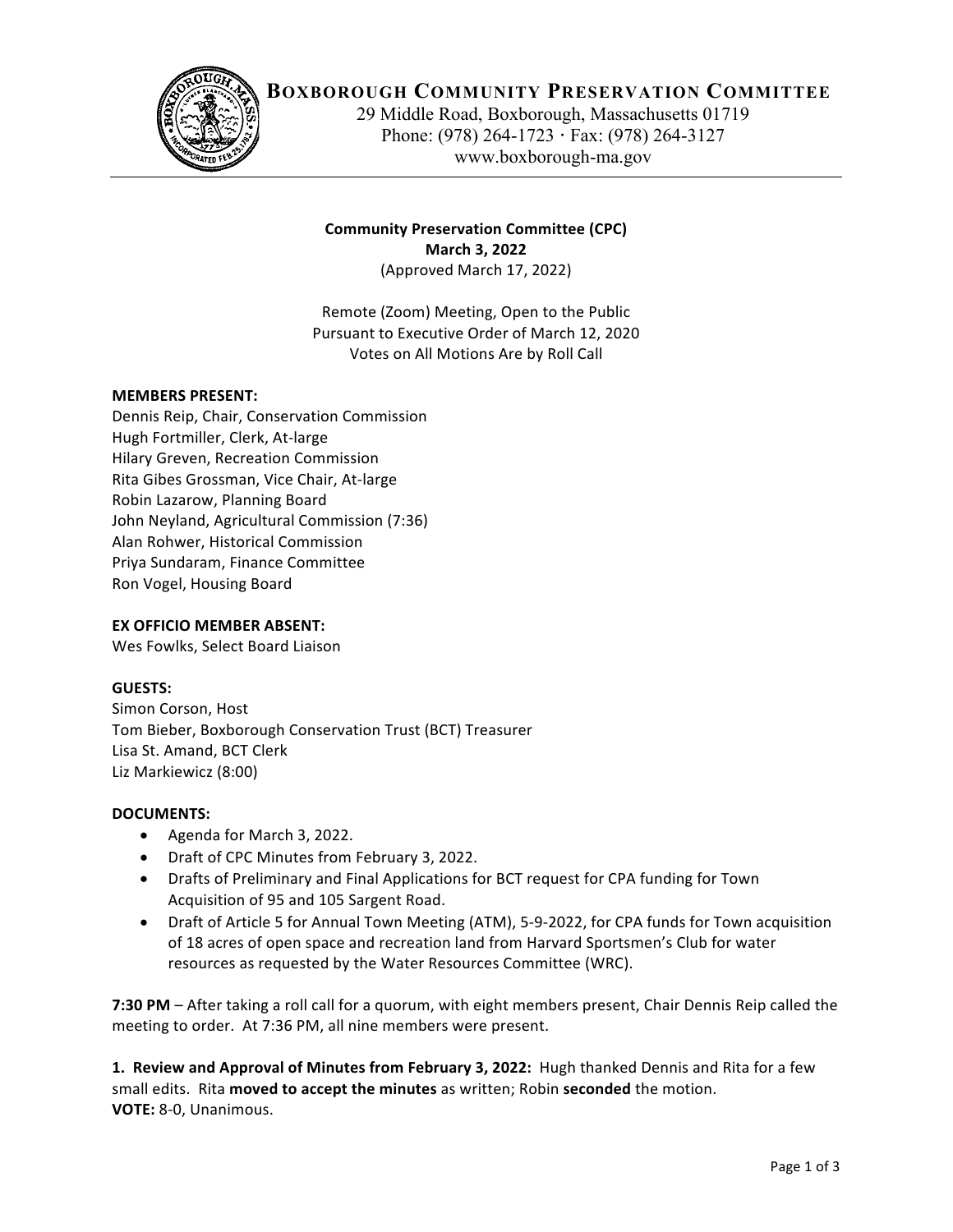## 2. Correspondence: None.

**3. Review of Warrant Articles for the 2022 ATM:** Dennis reported that the articles have been submitted; other Town boards and committees will submit recommendations by March 9. The "Drop Dead" date for revisions is March 28.

**4. Discussion of WRC Warrant Article, for Land Acquisition:** The CPC had recommended 7-1-0; however, funds for "due diligence" testing of the well water on the land were denied at Special Town Meeting (STM), February 28, 2022. Without the testing, discussion turned to whether the CPC should withdraw its recommendation, or whether the CPC should withdraw the Article. John said the WRC would withdraw the Article, but Dennis pointed out that the Article was now CPC's Article. Therefore, Dennis **moved that the CPC remove the Article from the Warrant**, as it was not ready to move forward; Ron seconded the motion. VOTE: 9-0, Unanimous. After the vote, John observed that WRC needed to prepare voters regarding public well water; he said voters misunderstood the possible taking of land by "eminent domain" as the phrase becomes a threat. Dennis pointed out that the WRC is doing its job as it is charged with **identifying and securing clean water sources** for the Town for possible use in the far future. Rita recommended that CPC members and others go to the WRC website for useful information.

**5. Discussion of BCT Request for CPA Funds for Acquisition of Open Space and Recreation Land at 95 and 105 Sargent Road:** Because the 21 acres is Chapter 61, forestry, land, when the owner decides to sell the land, the **Town has right of first refusal.** Town Counsel is reviewing the notice from the owner, dated February 22, 2022, stating that a developer is offering \$1.25m. If Town Counsel determines that the notice is properly written, the Town has 120 days to purchase the land or decide not to do so. Lisa **St. Amand** gave the CPC the **BCT's reasons** why the Town should purchase the land, and she explained the various options for raising funds. She said the land is a high priority for both conservation (wildlife, flood control, protection of water) and recreation (the Recreation Commission – RecCom – would add trails which would connect to existing trails for a total of five miles). The potential buyer proposes to build on five lots, but the land could be used for as many as eight lots. Should the Town decide to exercise its right of first refusal, the Town then has 90 days to complete the purchase. The BCT has raised \$100k and hopes to raise another \$100k. The BCT is applying for \$200k of CPA funds, and **possibly \$400k.** The BCT is researching other sources of funding from private foundations and is engaged in local fundraising to reduce the ultimate cost to the Town. Another unknown is whether **Sudbury Valley Trustees (SVT) may be able to take responsibility for the land** to meet the right-of-firstrefusal timeline and criteria for a state Local Acquisitions for Natural Diversity (LAND) grant application and award decision. Lisa says the project does fit SVT's regional conservation criteria, and that is why the BCT is pursuing to partner with SVT. Robin asked about other funding sources, such as The Nature Conservancy (TNC). Lisa responded that the land acquisition would not fit the funding criteria of TNC. The timing and deadline for other state and foundation grants do not fit the Town's deadlines and would require a Town purchase before a grant could be awarded. Robin raised the question of whether CPC funding is more or less favorable to tax payers than straight tax payments. Dennis responded that while CPC funds come from a surcharge of one percent of a homeowner's property tax, the CPA annual **matching funds from the State have been quite favorable**, from a low of about eleven percent to as high as possibly 48 percent this year. Hilary said that RecCom supports the purchase of the land. John, as the Agricultural Commission's (AgCom) representative to the CPC, said that **AgCom wants the land to be preserved in forestry**; Lisa says that AgCom would have to work with ConsCom to establish a forestry plan. Hugh aked how a forestry plan would be funded and suggested getting advice from George Krusen